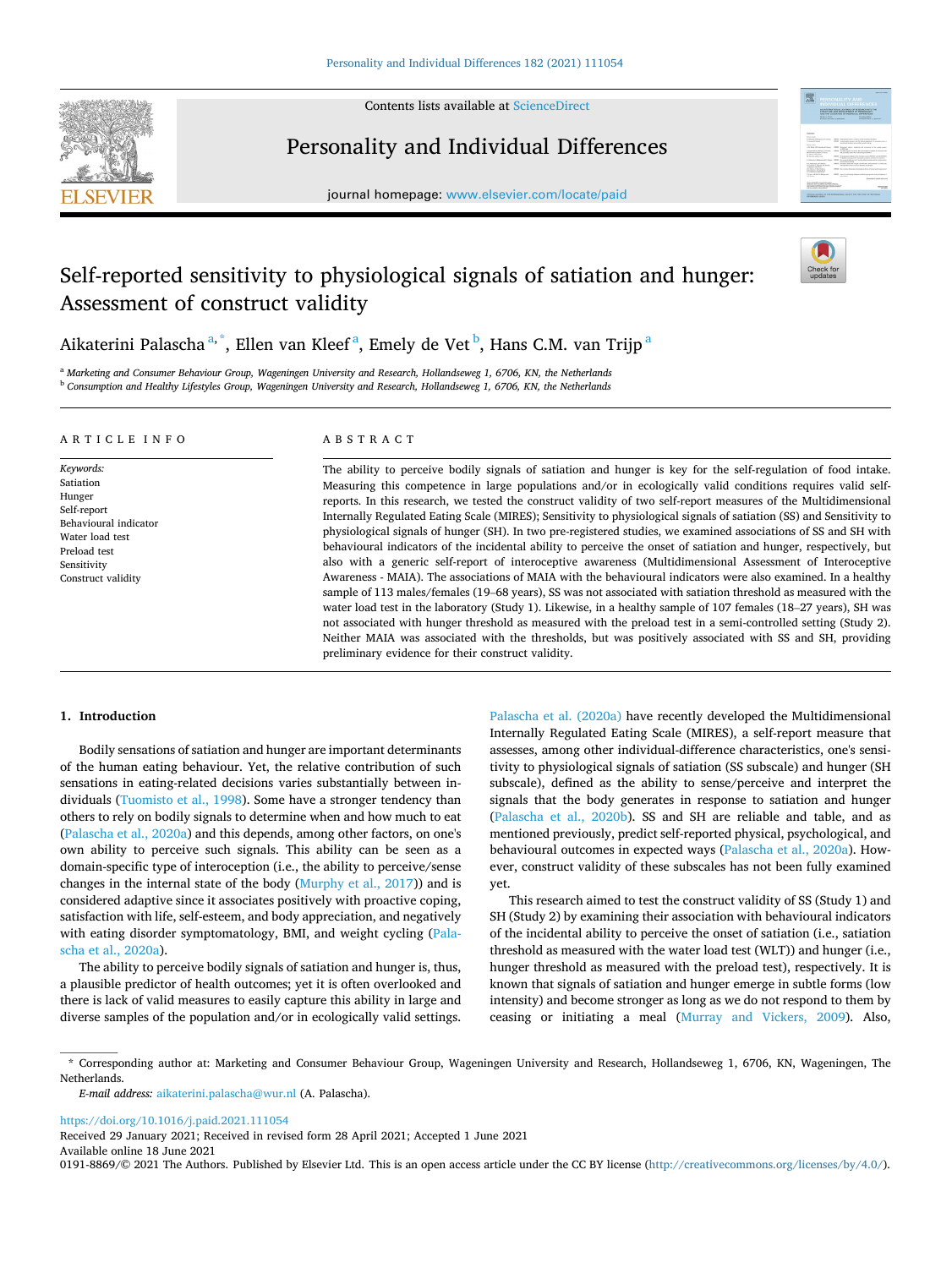individuals differ substantially in how easily they perceive such signals ([Stevenson et al., 2015\)](#page-11-0). For example, when stomach distention was induced in healthy individuals by a water-inflated gastric balloon, some individuals needed almost 10 times higher gastric wall pressure (four times larger volume) than others to reach the same subjective level of fullness ([Stephan et al., 2003\)](#page-11-0). Similarly, in the study of [Sepple and Read](#page-11-0)  [\(1989\)](#page-11-0) some participants perceived the return of hunger following the ingestion of a standardized meal four times sooner than others (range 90-360 min). Also, while the majority had less than 20% of the meal remaining in the stomach upon the onset of hunger, others started feeling hungry with fuller stomachs. Thus, some individuals require a stronger signal and others a weaker signal to reach the same subjective state of satiation or hunger ([Fig. 1\)](#page-2-0). In other words, at a given level of signal intensity, individuals experience a stronger or a weaker sensation depending on how sensitive they are.

We hypothesized that SS is negatively associated with satiation threshold, i.e., the higher individuals score on SS the smaller percentage of their stomach capacity they need to fill with water to perceive the onset of satiation. Similarly, SH was expected to be negatively associated with hunger threshold, i.e., the higher individuals score on SH the less time they need to perceive the onset of hunger following the consumption of a standardized preload. In line with common practice in scale validation and to provide additional evidence on the construct validity of SS and SH, we also examined associations with a generic selfreport measure of interoception, the Multidimensional Assessment of Interoceptive Awareness (MAIA) ([Mehling et al., 2012](#page-11-0)), which assesses body awareness, a conceptually similar but broader, non-domainspecific construct. Given this conceptual similarity, a positive association was expected between SS/SH and MAIA. More importantly, SS and SH, were expected to correlate more strongly than MAIA with their respective threshold.

This research contributes to the sparse literature that has examined the validity of self-report measures within the eating domain (but also more broadly) beyond testing for associations with other self-reports. In this way, strong evidence of construct validity can be obtained for these measures. Furthermore, it informs decisions on whether laborious procedures that assess the perception of satiation and hunger can be substituted by survey-based questionnaires, which can be applied conveniently in large population samples and in ecologically valid conditions. The studies presented in this paper were pre-registered<sup>1</sup> and were pre-approved by the Social Sciences Ethics Committee of Wageningen University & Research. Participants provided their written consent at the beginning of each study.

## **2. Study 1**

This study examined the association of SS (and MAIA) with satiation threshold, as measured with the WLT [\(van Dyck et al., 2016](#page-11-0)); a noninvasive laboratory procedure that assesses how much water individuals need to ingest, starting from an empty stomach, to perceive their first signal of satiation corrected for maximum stomach capacity (referred to as *satiation threshold*). We selected this methodology because water, as opposed to caloric stimuli, restricts the process of satiation to gastric distention and rules out a series of cognitive factors that can also

influence the quantities that individuals ingest to reach satiation (e.g., satiation expectations, sensory-specific satiation, cognitive restraint). Previous research has found that meal volume rather than energy content determines perception of satiation [\(Goetze et al., 2007](#page-10-0); [Rolls et al.,](#page-11-0)  [2000\)](#page-11-0) and fullness ratings are related to total gastric volume for both nutrient and non-nutrient meals ([Marciani et al., 2001\)](#page-11-0). Thus, the WLT seemed a valuable alternative to assess the incidental ability to perceive the onset of bodily signals of satiation.

# *2.1. Methods*

## *2.1.1. Sample size rationale*

The required sample size to detect a moderate correlation between SS and satiation threshold  $(r = 0.3)$  (i.e., smallest effect size that we considered meaningful) with an alpha level of 0.05 and a power level of 0.9 in a two-tailed bivariate correlation was 112 participants (as calculated in G Power 3.1). We aimed to recruit a total of 120 participants to account for potential losses during data collection.

#### *2.1.2. Participants and procedure*

Participants were recruited in a Dutch city via posters, flyers, mailing lists, social media posts, as well as via a market research agency. Only Dutch people who said they understand English moderately well, very well, or extremely well (on a scale ranging from  $1 =$  "not well at all" to 5 = "extremely well") could participate because the study was conducted in English, but one (filler) task was in Dutch. Interested individuals filled in an online questionnaire with the study's eligibility criteria and SS. Individuals with the following conditions were excluded: any type of diabetes, any type of gastrointestinal diseases (including mild conditions, e.g., heartburn, dyspepsia, bloating, irritable bowel syndrome), hypertension, cardiovascular diseases, diseases of the respiratory system, mental illnesses, eating disorders, history of bariatric surgery, use of medication that is known to affect appetite and weight, pregnant and lactating women. Data from 119 participants was collected. Six participants were excluded because they failed to comply with the instructions for preparation (described below), leaving a sample of 113 participants for analysis (29 males, 84 females). Participants' average age was 32.08 years (SD = 15.58) and average Body Mass Index (BMI) was  $23.23$  kg/  $m^{2}$  (SD = 3.48) (3.7% underweight, 70.6% normal weight, 22.0% overweight, 3.7% obese). Five participants (4.4%) reported dieting for weight loss purposes at the time of the study.

Lab sessions took place between 9:00 and 11:30. Participants were instructed to refrain from eating (including caloric drinks) for at least 3 h prior to their session, from drinking (including water, coffee, or tea) for at least 2 h prior to their session, from intense physical activity in the morning of their session, and from alcohol consumption the day prior to their session. In this way, participants were at the same physical state at baseline and situational factors that can influence the processes of gastric distention and emptying were controlled for ([Costa et al., 2017](#page-10-0)). Instruction compliance was checked verbally but also by calculating the time interval since participants had last eaten and drank something. First, participants were asked to imagine how they typically experience the states of comfortable satiation (Concept T1) and complete fullness (Concept T2) in a normal consumption situation and to rate those states in terms of satiation sensations. Then, they reported their baseline (T0) momentary sensations of satiation and hunger and disposition to eat (DTE). After a filler task, $^2$  the WLT took place. Sensations of satiation and DTE were assessed after the first (T1) and after the second (T2)

 $1$  The following deviations from the pre-registration took place during data collection and analysis. 1. The age range in Study 2 was adjusted from 18 to 25 to 18–29 to allow for the timely completion of data collection. 2. The measure of extreme response style was not used as control variable in the main analyses because there was no reason to expect this tendency to account for variance in satiation and hunger thresholds. Also, extreme response style was not significantly correlated to any of the main dependent and independent variables of this research. 3. Hunger sensations reported after the preload were not included as control variables in the main analysis in Study 2 because these could vary systematically with the DV, introducing multicollinearity issues to the model.

 $2$  The filler task (i.e., listening and evaluating a short audio fragment) served as a neutral activity that kept participants busy for about the same amount of time as a mindfulness exercise that was conducted in a different group of participants (not described in this paper). In another manuscript, we discuss the effect of the mindfulness manipulation on satiation and hunger threshold (authors, Manuscript accepted for publication).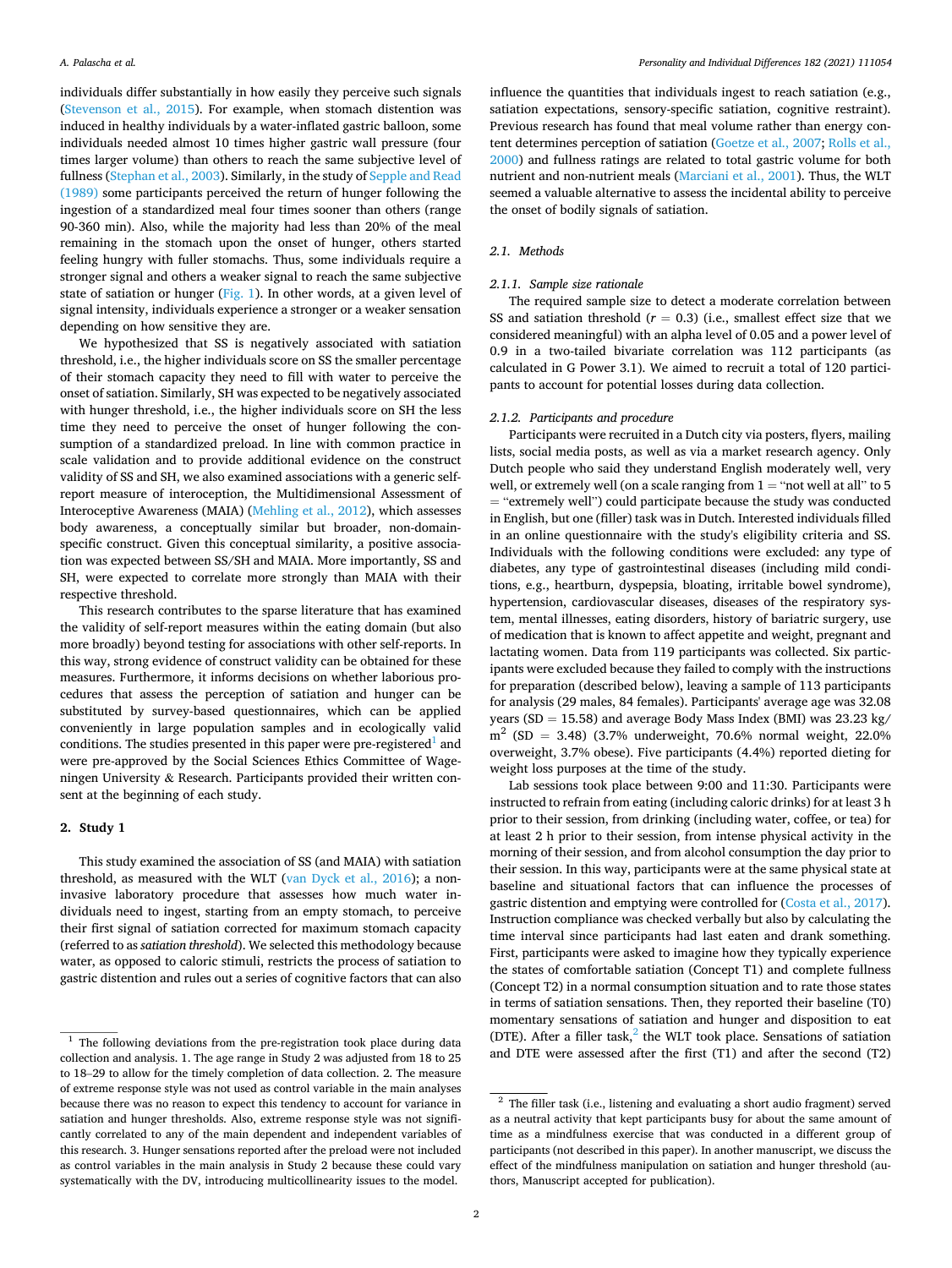<span id="page-2-0"></span>

**Fig. 1.** Individual differences in perception of satiation and hunger signals. Individual B perceives the onset of satiation and hunger at lower signal intensity level than individual A (i.e., has lower satiation threshold and lower hunger threshold) because B is more sensitive than A.

drinking round. In the end, participants filled in the remaining selfreports and control measures. Participants were rewarded with snacks and shopping vouchers (Fig. 2) and received a debriefing email upon completion of data collection.

#### *2.1.3. Measures*

*2.1.3.1. Satiation threshold.* Participants were given a covered 1.5 l bottle of water and a straw and were asked to drink ad libitum until perceiving a first signal of satiation. The following instructions were given (slightly adapted from [van Dyck et al. \(2016\)\)](#page-11-0): 'We ask you to drink water with the straw until you perceive your first sign of satiation. By satiation we mean the comfortable sensation you perceive when you have eaten a meal and you have eaten enough, but not too much. You have 5 min to complete this task. Start drinking now.' Then, the bottle was replaced by a new identical bottle and participants were asked to continue drinking until reaching the point of maximum stomach fullness. The new instructions were: 'We now ask you to drink again using the straw. Please continue drinking until your stomach is completely full, that is, entirely filled with water. You have 5 min to complete this task. Start drinking now.' The following indices were calculated: (1) water volume (in ml) ingested to perceive the first sign of satiation (Intake\_Satiation); (2) additional water volume ingested to reach full stomach capacity (Intake\_Fullness); (3) total water volume ingested (Intake Total = Intake Satiation + Intake Fullness); and (4) satiation threshold, calculated as the percentage of stomach capacity at which the

first signal of satiation is perceived (Intake\_Satiation / Intake\_Total \* 100). The validity of the WLT is supported by the positive association with the barostat method ([Boeckxstaens et al., 2001\)](#page-10-0).

*2.1.3.2. Sensitivity to physiological signals of satiation.* The SS subscale of MIRES [\(Palascha et al., 2020a](#page-11-0)) was used to assess the ability to perceive and interpret the signals that the body naturally generates in response to satiation. The nine items were administered with 7-point scales  $(1 =$ "Completely untrue for me" to  $7 =$  "Completely true for me"). Cronbach's alpha was 0.88 in this study. Responses were averaged to a mean score.

*2.1.3.3. Interoceptive awareness.* The MAIA was used to assess interoceptive awareness defined as the 'sensory awareness that originates from the body's physiological states, processes, and actions, and functions as an interactive process that includes a person's appraisal and is shaped by attitudes, beliefs, and experience in their social and cultural context' ([Mehling et al., 2012\)](#page-11-0). The 32 items were administered with 6-point frequency scales ( $0 =$  "Never" to  $5 =$  "Always"). Known-groups-testing (students vs instructors experienced with body-awareness therapies) and correlations with related constructs (e.g., body consciousness, body connection) have provided support for the scale's construct validity ([Mehling et al., 2012](#page-11-0)). Cronbach's alpha was 0.87 in this study and responses were averaged.



**Fig. 2.** Timeline of Studies 1 and 2.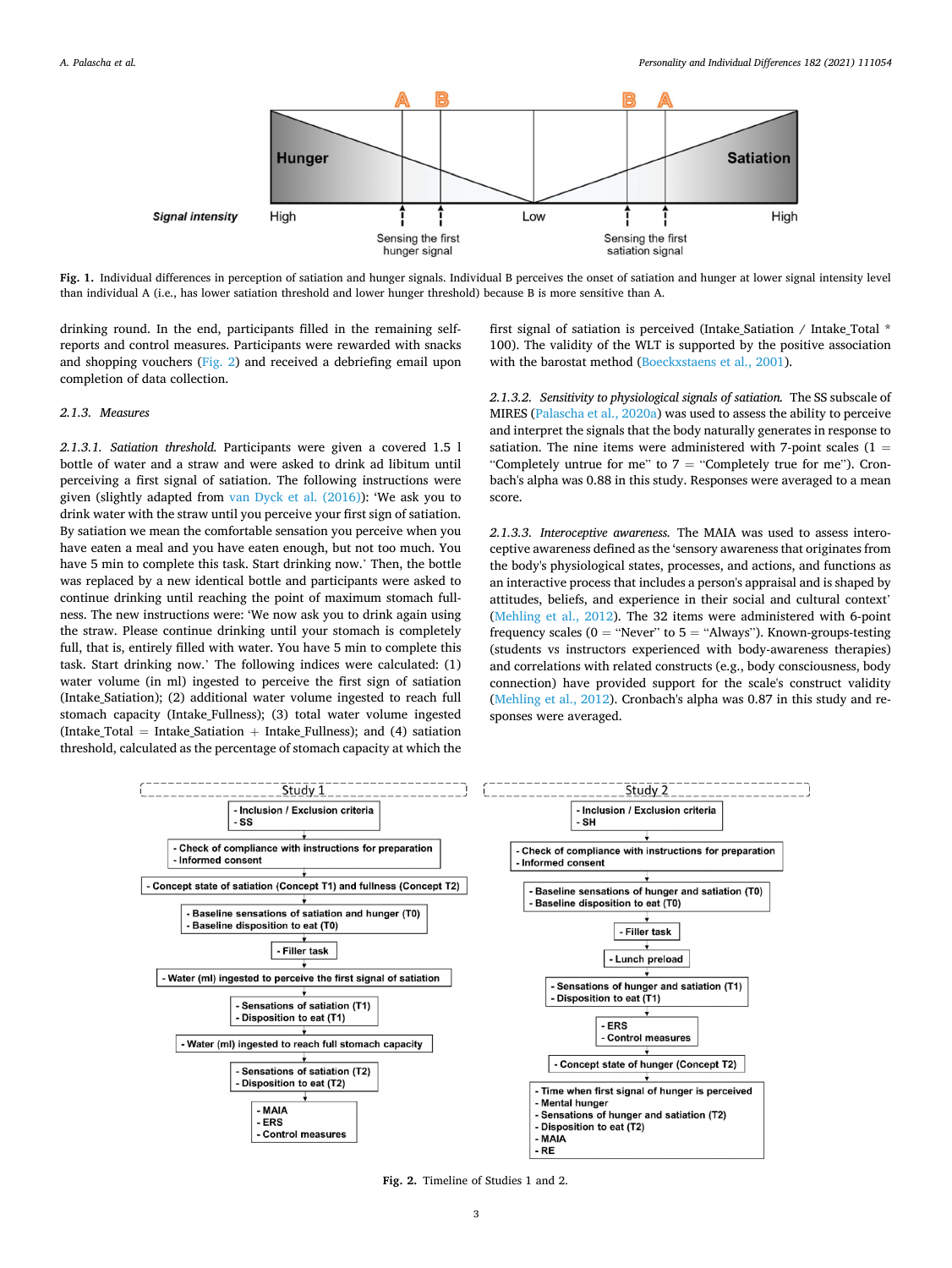*2.1.3.4. Sensations of satiation and hunger.* A list of 18 sensations commonly used to describe the experience of satiation and hunger was used to assess participants' subjective sensations at baseline (T0) and after each drinking round (T1 and T2) ([Monello and Mayer, 1967](#page-11-0); [Murray and Vickers, 2009\)](#page-11-0). Items were administered with 100 mm visual analogue scales (VAS) ( $0 =$  "Not at all" to  $100 =$  "As much as I can imagine") and were averaged using the following structure as indicated by Principal Component Analysis (PCA) (Supplementary material 1): Hunger sensations (weakness, rumbling stomach, lack of concentration, lightheaded, irritated, nervous, tense), Early sensations of satiation (full stomach, satisfied, relaxed, happy), and Late sensations of satiation (heavy feeling, feeling bloated, discomfort, nausea, regret, disgust with yourself). A mean score was calculated for each set of items and each time point.

The satiation sensations were also used to assess how participants subjectively interpret the terms *comfortable satiation* and *complete fullness*  that are relevant when performing the WLT. Specifically, participants were asked "Imagine you have just eaten a meal and you have eaten enough but not too much. How would you describe this sensation in terms of the following factors?". By averaging scores on the early and late sensations of satiation, as indicated above, we calculated two indices of participants' concept state of comfortable satiation (Concept T1). Likewise, to assess participants' concept state of complete fullness (Concept T2) participants were asked "Now imagine you have just eaten a meal until your stomach is completely full. How would you describe this sensation in terms of the following factors?" and the respective items were also averaged in two indices (early and late sensations). The four indices were used as control variables in the main analysis because we wanted to rule out any variation in satiation threshold that was caused by variation in interpretation of the WLT's instructions. Finally, participants also reported how frequently they stop eating once they reach the satiation state (Frequency\_Satiation) and how frequently they reach the fullness state (Frequency\_Fullness) ( $1 =$  "Never" to  $5 =$  "Always") in their regular eating occasions.

*2.1.3.5. DTE.* DTE familiar foods has been shown to be a very sensitive indicator of appetite [\(Booth, 2009](#page-10-0)). In this study, DTE was measured to assess whether the ingestion of water impacted participant's appetite for food, which would indicate whether water is an appropriate stimulus for inducing satiation and fullness. Participants saw two images that each contained 20 items of a sweet (digestive biscuit) or a savoury (cracker with cheese) food cut into smaller pieces and were asked to click on the images to highlight how many quarters (for digestive biscuits) or halves (for crackers with cheese) they would eat if each food offered by itself at that moment. The sum of digestive biscuit quarters provided an indicator of DTE something sweet (DTE\_sweet) and the sum of cracker and cheese halves indicated the DTE something savoury (DTE\_savoury) at each time point.

*2.1.3.6. Extreme response style.* The tendency to consistently select the extremes of rating scales independently of item content was measured with the 16-item Extreme Response Scale (ERS) [\(Greenleaf, 1992\)](#page-10-0). The scale has been found to be stable and its items exhibit low inter-item correlations as is desired in such measures [\(Greenleaf, 1992\)](#page-10-0). ERS was used to purify SS from extreme responding bias. Therefore, the items were administered with the same 7-point scale as the SS measure  $(1 =$ "Completely true for me" to  $7 =$  "Completely true for me"). Participants who selected the extremes of the rating scale in both ERS and SS 80% of the time or more were identified as extreme responders and were excluded from the analysis.

*2.1.3.7. Demographic and control variables.* Participants reported their gender, age (years), weight (kg), height (cm), whether they were dieting for weight loss (Yes/No), whether they were smokers (Yes/No), how many hours they slept the previous night, how physically active (PA)

they had been the last days ( $1 =$  "Not active at all" to  $5 =$  "Extremely" active"), how frequently they consume breakfast ( $1 =$  "Never" to  $5 =$ "Always"), what was the last time they ate and drank something, and whether they had any reason that prevented them from eating digestive biscuits and crackers with cheese (Yes/No). These variables were measured to characterize the sample, to check participant's compliance with the instruction for preparation, and/or to be used as control variables in the main analyses.

### *2.2. Analysis*

Analysis was conducted with SPSS 26. No participant was identified as extreme respondent; thus, all were included in the analyses. To address the main hypothesis, we conducted multiple linear regression analysis with satiation threshold as dependent variable (DV) and SS as independent variable (IV) with and without control variables. The same analysis was conducted with MAIA as the main IV. Bootstrapping (10,000 samples) was used to accurately estimate the 95% Confidence Intervals (CI). The assumptions of normality and homoscedasticity were met in both analyses (Supplementary material 2), thus, results are generalizable beyond the study sample. Independent variables were standardized to prevent multi-collinearity issues. Variance Inflation Factors (VIF) and condition indices were inspected for presence of multicollinearity (desired values below 10) and the Durbin-Watson test was inspected for presence of auto-correlation (desired values around 2). Four repeated-measures ANOVA were conducted to understand how the various stages of the WLT impacted participants' early and late sensations of satiation as well as DTE sweet and DTE savoury. To determine whether participants adequately simulated their concept states of satiation and fullness by ingesting water, we used pairwise tests (Bonferroni adjustment) comparing the satiation sensations reported for the concept states (Concept T1 and Concept T2) with those experienced during the WLT (T1 and T2) ( $\alpha$  = 0.005). Likewise, we assessed changes in DTE (T1 vs. T0 and T2 vs. T1) ( $\alpha = 0.017$ ).

#### *2.3. Results*

Large individual differences were observed in satiation thresholds. Some participants perceived the first signal of satiation at 15.43% of their stomach capacity, while others had to ingest almost 5 times larger volumes (74.61% of stomach capacity). SS did not significantly predict satiation threshold, neither in the absence  $(B = 1.28, SE = 1.24, t = 1.04,$  $p = .30$ ) nor presence of control variables ( $B = 1.54$ ,  $SE = 1.43$ ,  $t = 1.08$ ,  $p = .29$ ) ([Table 1\)](#page-4-0). VIF values ranged between 1.00 and 1.14, condition indices between 1.01 and 4.52, and the Durbin-Watson test had a value of 2.02. Neither MAIA predicted satiation threshold significantly ([Table 2\)](#page-4-0). Multi-collinearity (VIF between 1.00 and 1.07 and condition indices between 1.00 and 4.49) and auto-correlation (Durbin-Watson test was 2.03) were not present in this model either. A significant positive correlation was observed between SS and MAIA ( $r = 0.27$ ,  $p = .004$ ) ([Table 3\)](#page-5-0). Positive correlations were observed between the various volumes ingested during the WLT and with satiation threshold. Moreover, sensations of satiation at T1 and T2 were not significantly correlated with satiation threshold (neither with the individual volumes ingested at each drinking round), while early sensations of satiation correlated positively with SS [\(Table 4\)](#page-6-0).

Early and late sensations of satiation varied significantly during the study (Early: F (4,109) = 65.33,  $p < .001$ ,  $\eta^2 = 0.71$ ; Late: F (4,109) = 144.79,  $p < .001$ ,  $η<sup>2</sup> = 0.84$ ) ([Fig. 3](#page-6-0)). Pairwise comparisons indicated that early sensations were significantly lower at T1 compared with Concept T1 (Mdiff = 10.35, SDdiff = 1.88, *p <* .001). No significant difference in early sensations was observed between T2 and Concept T2 (Mdiff  $= 4.69$ , SDdiff  $= 1.93$ ,  $p = .17$ ), neither in late sensations between T1 and Concept T1 (Mdiff = − 0.34, SDdiff = 1.03, *p* = 1.00). Late sensations were significantly lower at T2 compared with Concept T2  $(Mdiff = 7.72, SDdiff = 1.90, p = .001).$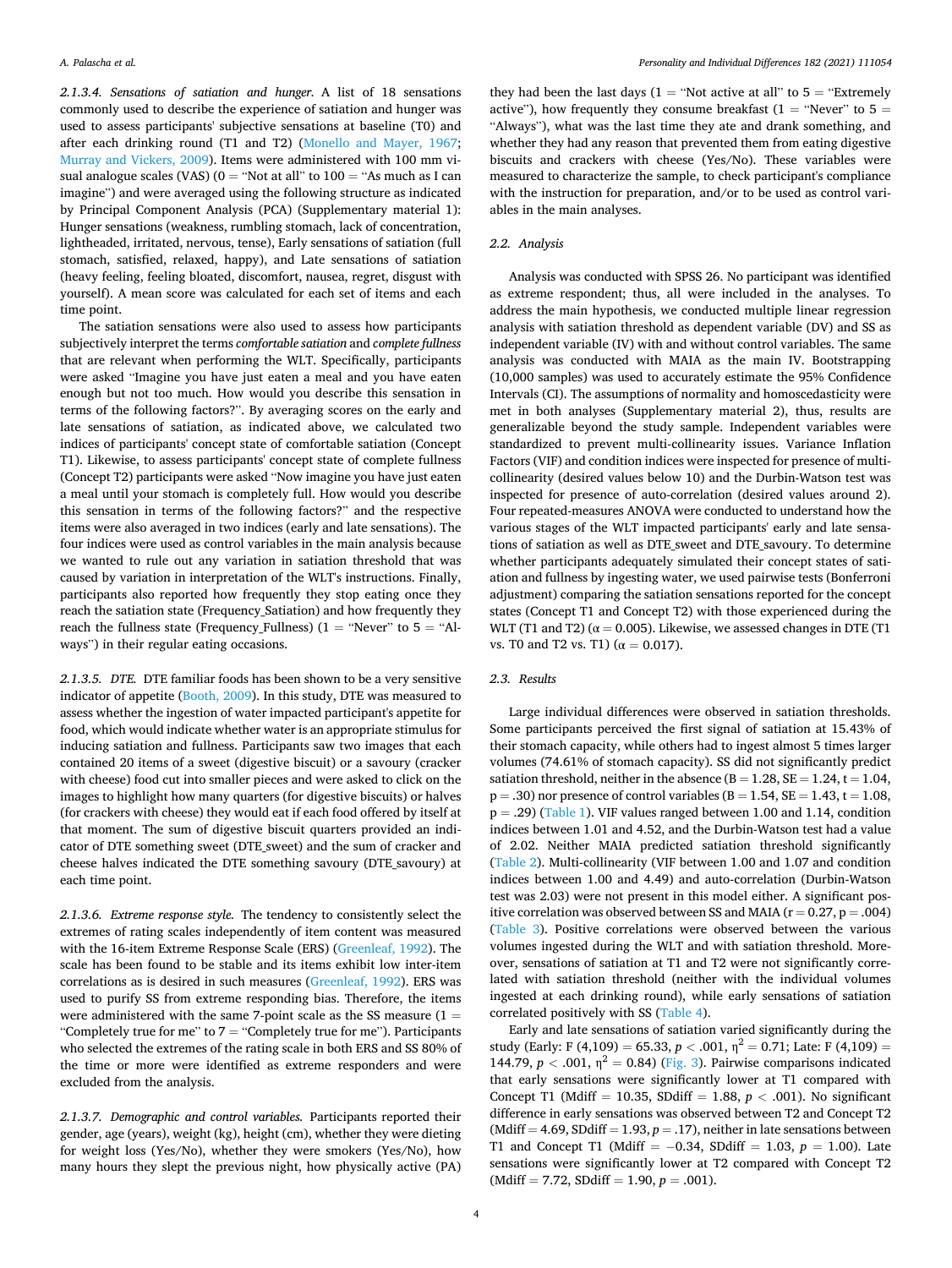<span id="page-4-0"></span>Crude and adjusted linear regression models predicting satiation threshold by SS.

|                                       | B       | <b>SE</b> |         | p    | Bootstrap<br>95% CI | $R^2$ |
|---------------------------------------|---------|-----------|---------|------|---------------------|-------|
| Crude model                           |         |           |         |      |                     |       |
| SS                                    | 1.28    | 1.24      | 1.04    | 0.30 | $-1.18, 3.70$       | 0.01  |
| Adjusted model                        |         |           |         |      |                     |       |
| SS                                    | 1.54    | 1.43      | 1.08    | 0.29 | $-1.22, 4.49$       | 0.06  |
| Age                                   | $-1.92$ | 1.66      | $-1.15$ | 0.25 | $-5.32, 1.56$       |       |
| Gender                                | 2.45    | 3.29      | 0.75    | 0.46 | $-4.44$ , 10.27     |       |
| BMI                                   | 1.59    | 1.50      | 1.06    | 0.29 | $-1.29.5.25$        |       |
| Dieting                               | $-1.80$ | 6.56      | $-0.27$ | 0.79 | $-18.88, 14.36$     |       |
| Satiation early sensations Concept T1 | 2.23    | 1.53      | 1.46    | 0.15 | $-0.75, 6.02$       |       |
| Satiation late sensations Concept T1  | 1.12    | 1.63      | 0.69    | 0.49 | $-1.59, 4.19$       |       |
| Satiation early sensations Concept T2 | $-0.80$ | 1.61      | $-0.50$ | 0.62 | $-4.21, 2.39$       |       |
| Satiation late sensations Concept T2  | $-1.16$ | 1.80      | $-0.64$ | 0.52 | $-5.28, 2.25$       |       |

SS: sensitivity to physiological signals of satiation, BMI: Body Mass Index.

## **Table 2**

Crude and adjusted linear regression models predicting satiation threshold by MAIA.

|                                       | B       | <b>SE</b> |         | p    | Bootstrap<br>95% CI | $R^2$   |
|---------------------------------------|---------|-----------|---------|------|---------------------|---------|
| Crude model                           |         |           |         |      |                     |         |
| <b>MAIA</b>                           | $-0.09$ | 1.24      | $-0.07$ | 0.94 | $-3.23, 3.10$       | < 0.001 |
| Adjusted model                        |         |           |         |      |                     |         |
| <b>MAIA</b>                           | 0.20    | 1.33      | 0.15    | 0.88 | $-2.99, 3.52$       | 0.05    |
| Age                                   | $-1.29$ | 1.60      | $-0.81$ | 0.42 | $-4.26, 1.93$       |         |
| Gender                                | 2.63    | 3.30      | 0.80    | 0.43 | $-4.08, 10.75$      |         |
| BMI                                   | 1.34    | 1.49      | 0.90    | 0.37 | $-1.62, 4.71$       |         |
| Dieting                               | $-0.80$ | 6.57      | $-0.12$ | 0.90 | $-19.32, 15.42$     |         |
| Satiation early sensations Concept T1 | 2.65    | 1.48      | 1.79    | 0.08 | $-0.32, 6.27$       |         |
| Satiation late sensations Concept T1  | 1.26    | 1.65      | 0.76    | 0.45 | $-1.57, 4.72$       |         |
| Satiation early sensations Concept T2 | $-1.09$ | 1.61      | $-0.68$ | 0.50 | $-4.54, 2.05$       |         |
| Satiation late sensations Concept T2  | $-1.56$ | 1.80      | $-0.87$ | 0.39 | $-5.93, 1.78$       |         |

MAIA: Multidimensional Assessment of Interoceptive Awareness, BMI: Body Mass Index.

Finally, DTE\_sweet and DTE\_savoury also varied significantly during the study (DTE\_sweet: F (2,110) = 97.89,  $p < .001$ ,  $\eta^2 = 0.64$ ; DTE\_savoury: F (2,104) = 72.90,  $p < .001$ ,  $n^2 = 0.58$ ) [\(Fig. 4](#page-6-0)). DTE\_sweet reduced significantly at T1 compared with T0 (Mdiff  $= -5.97$ , SDdiff  $=$ 0.66, p < .001) and at T2 compared with T1 (Mdiff = −3.97, SDdiff = 0.31, p *<* .001). Similarly, DTE\_savoury decreased significantly both at T1 (Mdiff = − 1.46, SDdiff = 0.18, p *<* .001) and at T2 (Mdiff = − 1.63, SDdiff = 0.16, p *<* .001).

## *2.4. Discussion*

Contrary to our expectations, neither SS, as a domain-specific selfreport, nor MAIA, as a generic self-report, predicted satiation threshold; yet the two self-reports were positively associated. Exploratory analysis of the data showed that the higher people scored in SS, the more intense early sensations they reported at T1, suggesting that sensitivity associates with stronger perception of early sensations of satiation, irrespectively of satiation threshold.

The significant reductions in DTE after each round of the WLT, indicate that the ingestion of water is an effective means for inducing satiation and fullness. Nevertheless, we also found that early sensations of satiation at T1 and late sensations of satiation at T2 were significantly lower compared with the respective concept states, which indicates that water (as compared with food) has a reduced capacity to elicit sensations of satiation. This discrepancy might have impacted satiation threshold in an unbalanced way. Participants who are able to perceive early sensations of satiation might have needed to ingest larger volumes (than the ones they would have ingested if a caloric stimulus had been used) to perceive the onset of satiation. In the contrary, those who perceive the onset of satiation only by means of late sensations of satiation likely ingested their usual volumes (late sensations at T1 did not

differ from those reported for Concept T1). As a result, the satiation thresholds of sensitive individuals might have inflated, obscuring, thus, the true association between SS and satiation threshold.

Furthermore, it was evident that the more water participants ingested at T1 (Intake\_Satiation) the more they ingested at T2 (Intake\_Fullness), suggesting that the greater one's stomach capacity, the more one had to drink to perceive the onset of satiation. This underscores the importance of controlling for one's stomach capacity when using the WLT methodology. Yet, this can also mean that the harder it is for one to perceive the onset of satiation, the harder it is to perceive complete fullness or the less aversive one is to stomach stretch. Thus, the ability to perceive sensations of gastric distention may be a generalized individual trait. Finally, we found that sensations of satiation reported at T1 and T2 were not associated with satiation threshold (neither with individual volumes), suggesting that ingesting more water did not cause participants to experience more intense sensations. Thus, our assumption that people need to ingest different volumes to experience the same subjective states of satiation or fullness was at least not rejected by the data.

Overall, the findings of this study indicate that trait sensitivity to bodily signals of satiation does not predict the incidental ability to perceive the onset of satiation but is positively related to trait interoceptive awareness as well as to self-reported early sensations of satiation at the onset of satiation. Some of our findings suggest that the use of water to assess satiation threshold may be accountable for the lack of association with SS.

#### **3. Study 2**

In this study we examined the association of SH with hunger threshold, assessed with the preload test in a semi-controlled setting. The preload test [\(Blundell et al., 2010](#page-10-0)), assesses how much time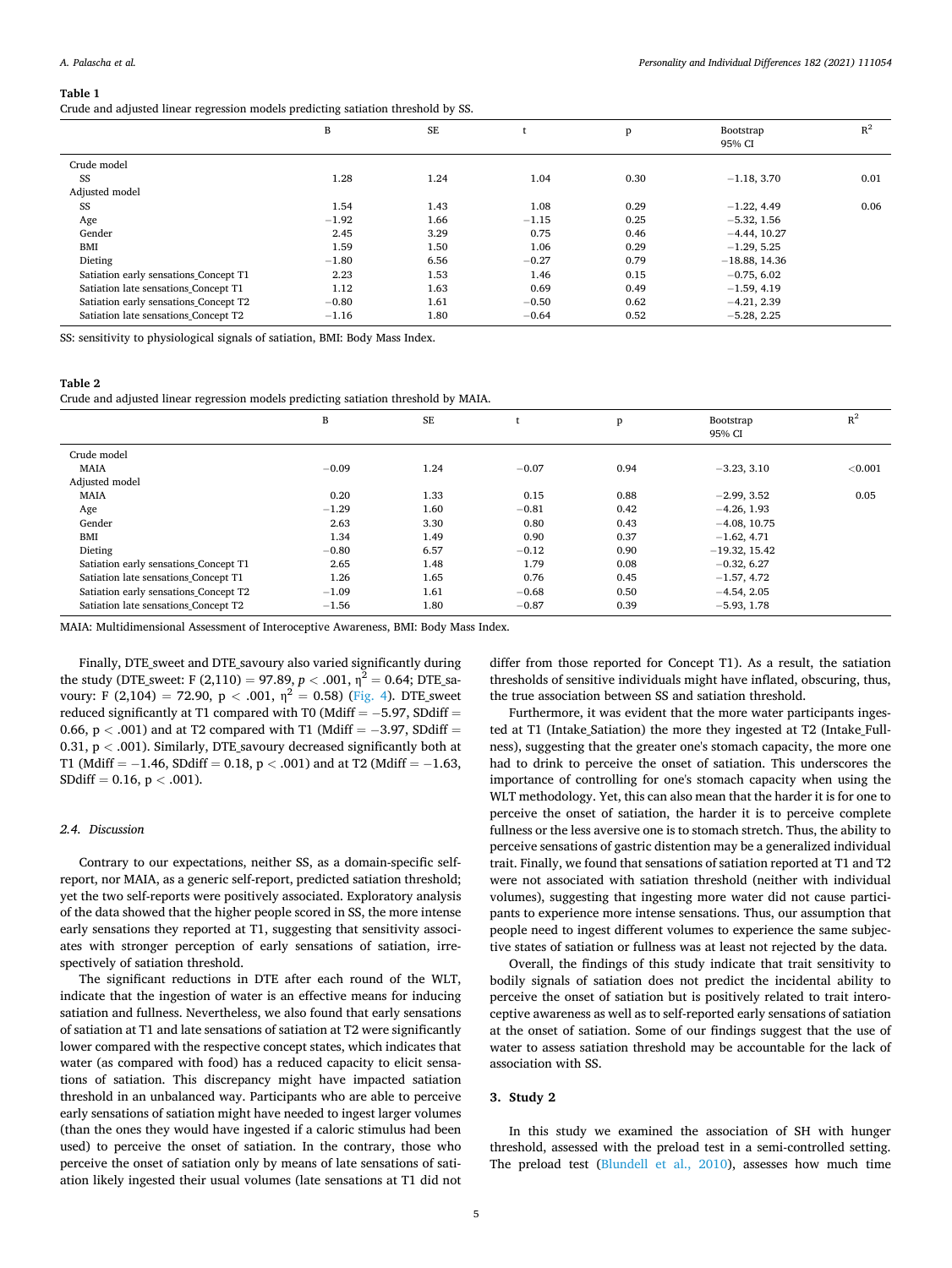<span id="page-5-0"></span>

|                     | ≥      | SD             | Intake Satiation | Intake Fullness | Intake Total                                                              | Satiation threshold                                                                                                                                               | SS                                    | <b>MAIA</b> | Age      | BMI     | PA    | Frequency_Satiation |
|---------------------|--------|----------------|------------------|-----------------|---------------------------------------------------------------------------|-------------------------------------------------------------------------------------------------------------------------------------------------------------------|---------------------------------------|-------------|----------|---------|-------|---------------------|
| Intake Satiation    | 339.07 | 147.74         |                  |                 |                                                                           |                                                                                                                                                                   |                                       |             |          |         |       |                     |
| Intake Fullness     | 412.96 | 191.72         | $0.20*$          |                 |                                                                           |                                                                                                                                                                   |                                       |             |          |         |       |                     |
| Intake Total        | 752.04 | 263.83         | $0.70**$         | $0.84**$        |                                                                           |                                                                                                                                                                   |                                       |             |          |         |       |                     |
| Satiation threshold | 45.95  | 12.85          | $0.52**$         | $-0.66**$       |                                                                           |                                                                                                                                                                   |                                       |             |          |         |       |                     |
|                     |        | 5<br>0.91      | $-0.04$          | 0.17<br>Ī       |                                                                           |                                                                                                                                                                   |                                       |             |          |         |       |                     |
| MAIA                |        | 0.53           | 0.03             | 0.02            | $-0.19$<br>$-0.15$<br>$-0.03$<br>$-0.17$<br>$-0.14$<br>$-0.24$<br>$-0.24$ | $\begin{array}{r} 0.10 \\ -0.004 \\ -0.05 \\ 0.03 \end{array}$                                                                                                    | $0.27**$                              |             |          |         |       |                     |
| Age                 | 32.08  | 15.58          | $-0.16$          | $-0.11$         |                                                                           |                                                                                                                                                                   |                                       | $0.25**$    |          |         |       |                     |
| EМІ                 | 23.23  | 3.48           | $-0.05$          | 0.15<br>Ī       |                                                                           |                                                                                                                                                                   |                                       | 0.09        | $0.47**$ |         |       |                     |
|                     | 3.04   | $\frac{81}{2}$ | $-0.07$          | $\overline{17}$ |                                                                           | $\begin{array}{c} -0.18 \\ 0.17 \end{array}$                                                                                                                      | $0.34**$<br>$0.06$<br>$-0.05$<br>0.15 | $0.26**$    | $-0.02$  | $-0.13$ |       |                     |
| Frequency_Satiation | 3.42   | 0.87           | $-0.10$          | $0.25**$<br>Ī   |                                                                           |                                                                                                                                                                   |                                       | 0.07        | $-0.05$  | $-0.03$ | 0.06  |                     |
| Frequency Fullness  | 2.30   | 0.76           | 0.01             |                 | $\overline{0.11}$                                                         | $-0.16$                                                                                                                                                           | $-0.03$                               | 0.01        | 0.01     | $-0.09$ | 0.007 | $-0.19*$            |
|                     |        |                |                  |                 |                                                                           | SS: SENSITIVITY to physiological signals of satiation, MAIA: Multidimensional Assessment of Interoceptive Awareness, BMI: Body Mass Index, PA: Physical activity. |                                       |             |          |         |       |                     |
| $p < .05$ .         |        |                |                  |                 |                                                                           |                                                                                                                                                                   |                                       |             |          |         |       |                     |
| 幸幸                  |        |                |                  |                 |                                                                           |                                                                                                                                                                   |                                       |             |          |         |       |                     |

**Table 3** 

*Personality and Individual Differences 182 (2021) 111054*

individuals need after the ingestion of a standardized preload to perceive their first signal of hunger (referred to as *hunger threshold,* for correspondence with Study 1). Participants consumed in the laboratory a precisely prepared meal (preload) and continued their day as normal with the task of not eating or drinking anything until the moment they would perceive their first signal of hunger. Because it was not possible in this study to rule out by design confounding effects of cognitive factors that could influence the perception of hunger, we measured and controlled for the mental component of hunger (i.e., thinking about food despite not being physically hungry) in the analysis.

## *3.1. Methods*

## *3.1.1. Participants and procedure*

The same sample size rationale, recruitment means, and eligibility criteria as in Study 1 were used. In addition, we excluded males and individuals who had medical (e.g., allergy, intolerance), ethical, religious, or other personal reasons that prevented them from eating any of the foods offered in this study. We recruited a rather homogeneous sample of females between 18 and 29 years old to reduce variability in the satiating effect of the preload. Data from 120 participants was collected. Two participants who had incomplete data and seven participants who failed to comply with the instructions for preparation were excluded. Participants' average age was  $22.21$  years (SD = 2.05) and average BMI was  $21.77 \text{ kg/m}^2 \text{ (SD = 2.29)} (6.5\% \text{ underweight}, 89.7\%)$ normal weight, 2.8% overweight, 1.0% obese). One participant reported dieting at the time of the study.

Eligibility criteria and SH were assessed via an online questionnaire. Lab sessions took place between 13:00 and 15:30. Participants were instructed to refrain from eating (including caloric drinks) for at least 4 h prior to their session, from intense physical activity in the morning of their session, and from consuming alcohol the day prior to their session. Instruction compliance was checked verbally but also computationally, by calculating the time interval since participants had last eaten and drank something. First, participants reported their baseline (T0) sensations of hunger and satiation and DTE and conducted a filler task (same as Study 1). Then, they were offered the lunch preload and reported the exact time when they finished it (T1). Then, they reported sensations of satiation and hunger and DTE, followed by the ERS and the remaining control measures. At the end of their lab session, participants described their concept state of hunger (Concept T2) (as in Study 1) and were given a sealed questionnaire that they had to fill in by the time they would notice their first signal of hunger (T2). In this questionnaire, they reported the time when they perceived the hunger signal, hunger as a mental state, hunger and satiation sensations, DTE, interoceptive awareness, and restraint eating. Participants returned this questionnaire to the researcher in person or by post and received a shopping voucher as a reward. Participants received a debriefing email upon completion of data collection.

## *3.1.2. Measures*

*3.1.2.1. Hunger threshold.* Participants consumed a standardized lunch preload consisted of a hummus and cucumber sandwich, a raisin bun, 200 ml orange juice, and a cup of water (125 ml). The mean caloric content of the preload was  $562.87$ kcals (SD =12.93). Participants filled in the exact time when they finished the preload and were traced in terms of what time they would perceive their first signal of hunger under ecologically valid conditions. They were instructed to not eat or drink anything until they reach this state. The instructions were as follows: "The researcher will now give you a sealed envelope that includes a questionnaire. We ask you to open this envelope the moment you perceive a first sign of hunger. By hunger we mean the sensation you perceive when you haven't eaten for some time and your stomach is ready to receive food. We request that you don't eat or drink anything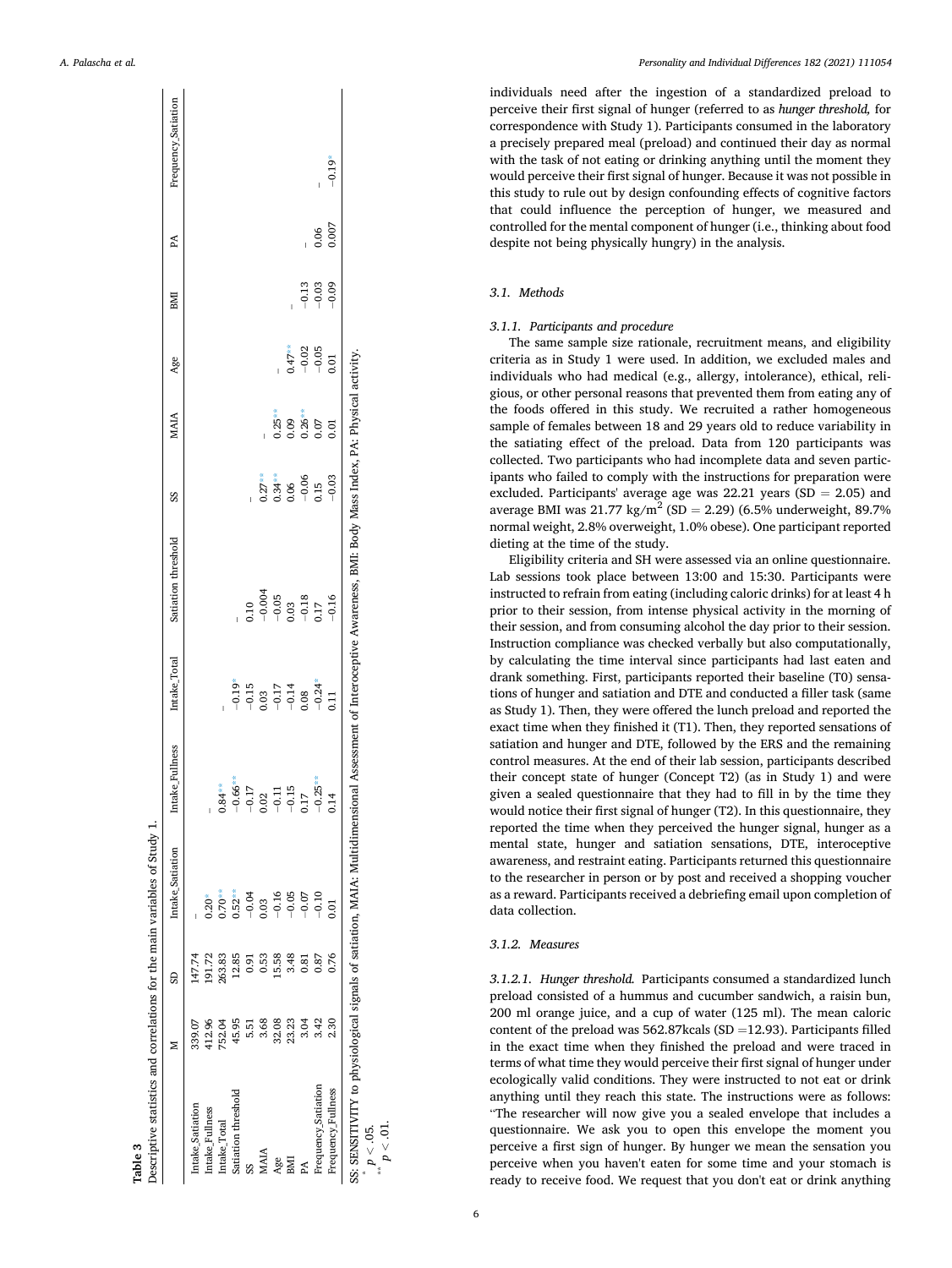#### <span id="page-6-0"></span>**Table 4**

Descriptive statistics and correlations for measures of sensation and disposition to eat in Study 1.

|                                       | M     | <b>SD</b> | Range     | Satiation threshold | Intake Satiation | Intake Fullness | Intake Total | SS       | <b>MAIA</b> |
|---------------------------------------|-------|-----------|-----------|---------------------|------------------|-----------------|--------------|----------|-------------|
| Hunger sensations T0                  | 22.68 | 18.09     | $0 - 95$  | $-0.01$             | $-0.001$         | $-0.01$         | $-0.01$      | $-0.24*$ | $-0.23*$    |
| Satiation early sensations T0         | 37.76 | 17.58     | $0 - 79$  | $-0.09$             | 0.004            | 0.15            | 0.11         | 0.18     | $0.23*$     |
| Satiation late sensations T0          | 10.27 | 12.22     | $0 - 90$  | $-0.02$             | 0.04             | 0.06            | 0.06         | $-0.15$  | $-0.08$     |
| Satiation early sensations Concept T1 | 67.52 | 17.95     | $6 - 100$ | 0.16                | 0.08             | $-0.11$         | $-0.03$      | $0.19*$  | 0.08        |
| Satiation late sensations Concept T1  | 15.00 | 14.15     | $0 - 77$  | $-0.01$             | 0.06             | 0.15            | 0.14         | $-0.10$  | $-0.09$     |
| Satiation early sensations Concept T2 | 60.05 | 19.25     | $4 - 100$ | $-0.004$            | 0.06             | 0.07            | 0.08         | $-0.04$  | 0.04        |
| Satiation late sensations Concept T2  | 51.28 | 23.07     | $4 - 99$  | $-0.02$             | $-0.01$          | 0.05            | 0.03         | $-0.12$  | 0.02        |
| Satiation early sensations T1         | 57.17 | 16.10     | $12 - 89$ | 0.04                | 0.12             | 0.08            | 0.12         | $0.21*$  | $0.29**$    |
| Satiation late sensations T1          | 15.34 | 14.76     | $0 - 98$  | 0.09                | 0.06             | 0.02            | 0.05         | $-0.17$  | $-0.08$     |
| Satiation early sensations T2         | 55.37 | 19.28     | $2 - 99$  | $-0.10$             | $-0.03$          | 0.08            | 0.04         | 0.17     | $0.20*$     |
| Satiation late sensations_T2          | 43.56 | 18.79     | $0 - 99$  | 0.12                | 0.09             | $-0.01$         | 0.04         | $-0.13$  | $-0.01$     |
| DTE sweet T0                          | 13.19 | 9.82      | $0 - 54$  | $-0.00$             | 0.11             | 0.07            | 0.11         | $-0.20*$ | $-0.00$     |
| DTE savoury T0                        | 4.31  | 3.08      | $0 - 18$  | $0.20*$             | $0.28**$         | $-0.04$         | 0.13         | $-0.01$  | $-0.08$     |
| DTE sweet T1                          | 7.24  | 5.69      | $0 - 28$  | $-0.01$             | 0.11             | 0.06            | 0.10         | $-0.19*$ | $-0.04$     |
| DTE savoury_T1                        | 2.85  | 2.23      | $0 - 12$  | 0.11                | $0.19*$          | $-0.03$         | 0.09         | $-0.06$  | $-0.11$     |
| DTE sweet T2                          | 3.28  | 4.14      | $0 - 20$  | $-0.03$             | 0.08             | 0.08            | 0.11         | $-0.15$  | $-0.05$     |
| DTE savoury_T2                        | 1.28  | 1.58      | $0 - 8$   | $-0.01$             | 0.05             | 0.04            | 0.06         | $-0.07$  | $-0.09$     |

SS: sensitivity to physiological signals of satiation, MAIA: Multidimensional Assessment of Interoceptive Awareness, DTE: disposition to eat. \* <sup>p</sup>*<sup>&</sup>lt;* .05. \*\* <sup>p</sup>*<sup>&</sup>lt;* .01.



**Fig. 3.** Means and standard deviations for early and late sensations of satiation in Study 1.



**Fig. 4.** Means (plus 95% CI) for disposition to eat digestive biscuits (quarters) and crackers with cheese (halves) in Study 1.

(except for water) before you reach this state". Hunger threshold (in minutes) was calculated by computing the time between finishing the preload and opening the envelope.

*3.1.2.2. Sensitivity to physiological signals of hunger.* The SH subscale of MIRES [\(Palascha et al., 2020a](#page-11-0)) was used to assess the ability to perceive and interpret the signals that the body naturally generates in response to hunger. The nine items were administered with 7-point scales  $(1 =$ "Completely untrue for me" to 7 = "Completely true for me"). Cronbach's alpha was 0.88 and items were averaged.

*3.1.2.3. Interoceptive awareness.* MAIA was used to measure interoceptive awareness as Study 1. Cronbach's alpha was 0.90 in this study.

*3.1.2.4. Sensations of hunger and satiation.* Like in Study 1, participants reported their hunger and satiation sensations at baseline (T0), after the preload (T1), and upon the onset of hunger (T2). Items were averaged using the following structure that emerged from PCA (Supplementary material 1): Hunger early sensations (empty stomach, rumbling stomach), Hunger late sensations (weakness, lack of concentration, lightheaded, tense, nervous, irritated), Satiation early sensations (satisfied, relaxed, happy), and Satiation late sensations (heavy feeling, feeling bloated, nausea, discomfort, regret, disgust with yourself). A mean score was calculated for each set of items and each time point. The hunger sensations were also used to assess participants' concept state of hunger (Concept T2). The following question was asked "Imagine that you haven't eaten for some time and your stomach is ready to receive food. How would you describe this sensation in terms of the following factors?". Participants also reported how frequently they start eating the moment they reach this state (Frequency Hunger) (1 = "Never" to  $5 =$ "Always") in normal consumption situations.

*3.1.2.5. DTE.* DTE\_sweet (chocolate chip cookies) and DTE\_savoury (salty crackers) were measured as in Study 1.

*3.1.2.6. Mental hunger (MH).* Hunger as a mental state was assessed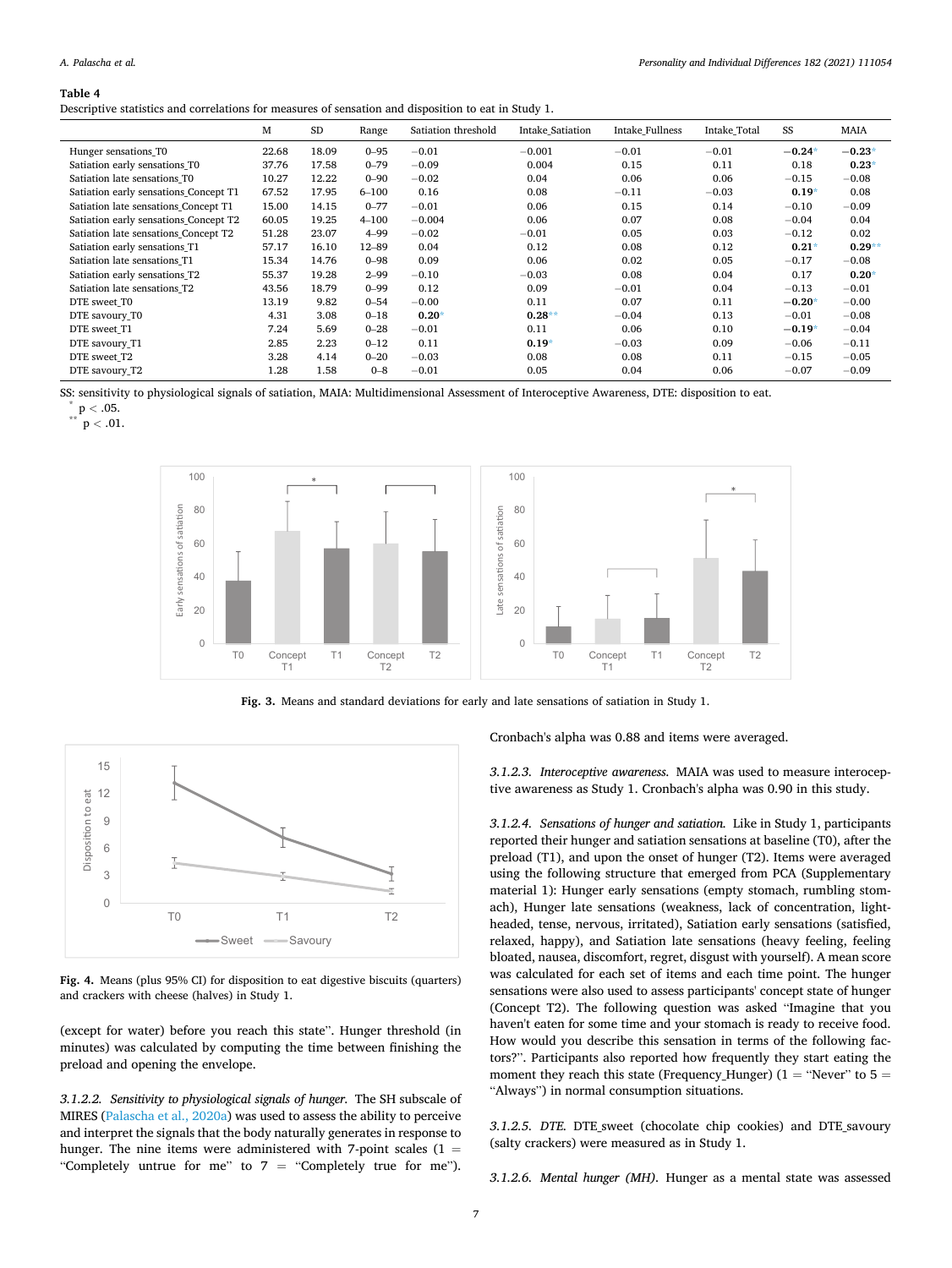with one item (Since you left the lab, to what extent did you think about eating despite not being physically hungry?) administered with a 100 mm VAS ( $0 =$  "I did not think about eating at all" and  $100 =$  "I was constantly thinking about eating"). Mental hunger was used as control variable because thinking about food can create an attention bias towards food in the environment ([Higgs et al., 2015\)](#page-10-0) and could possibly rash the perception of physical hunger.

*3.1.2.7. Extreme response style.* ERS was used to measure extreme response style, as in Study 1.

*3.1.2.8. Restraint eating (RE).* The RE scale of the Dutch Eating Behaviour Questionnaire (DEBQ) [\(van Strien et al., 1986\)](#page-11-0) was used to measure one's intention to restrict food intake in order to control body weight. The 10 items were administered with a 5-point frequency scale  $(1 = "Never" and 5 = "Very often"). Positive associations with other self$ report measures of restraint eating have provided evidence on the scale's convergent validity ([Cebolla et al., 2014](#page-10-0)). Cronbach's alpha was 0.89 in this study and a mean score was calculated, which was used as control variable in the main analyses.

*3.1.2.9. Demographic and control variables.* The same demographic and control variables as in Study 1 were measured.

#### *3.2. Analysis*

Same as Study 1. No participant was identified as extreme respondent. Four outliers were excluded for the assumptions of normality and homoscedasticity to be met; thus, analysis was conducted with 107 participants.

## *3.3. Results*

Hunger thresholds ranged between 19 and 330 min for the study participants. SH did not significantly predict hunger threshold, neither in the absence ( $B = 3.04$ ,  $SE = 6.01$ ,  $t = 0.51$ ,  $p = .61$ ) nor presence of control variables ( $B = 1.74$ ,  $SE = 6.37$ ,  $t = 0.27$ ,  $p = .79$ ) ([Table 5\)](#page-8-0). There was no evidence of multi-collinearity (VIF values: 1.00–1.04, Condition indices: 1.15–2.05) or auto-correlation (Durbin-Watson: 2.24). Neither MAIA predicted hunger threshold significantly [\(Table 6](#page-8-0)). VIF values for this model ranged between 1.00 and 1.02, condition indices between 1.15 and 2.10, and the Durbin-Watson test had a value of 2.23. A significant positive correlation was observed between SH and MAIA (*r* = 0.36,  $p < .001$ ) [\(Table 7](#page-8-0)). Hunger threshold was correlated with measures of sensation and DTE reported at T1, but also with early sensations of hunger at T2, while significant correlations were also observed between SH and several measures of late sensations of hunger and satiation ([Table 8](#page-9-0)). $3$ 

Both early (F (3,104) = 260.15,  $p < .001$ ,  $\eta^2 = 0.88$ ) and late sensations of hunger (F (3,104) = 67.74,  $p < .001$ ,  $\eta^2 = 0.66$ ) changed significantly during the study [\(Fig. 5\)](#page-9-0). Pairwise comparisons indicated that both early (Mdiff = 22.50, SDdiff =  $2.16$ ,  $p < .001$ ) and late (Mdiff  $= 9.72$ , SDdiff  $= 1.27$ ,  $p < .001$ ) sensations were significantly lower at T2 compared with Concept T2.

Finally, DTE\_sweet (F (2,104) = 115.82, p < .001,  $\eta^2 = 0.69$ ) and DTE\_savoury (F (2,103) = 111.42,  $p < .001$ ,  $\eta^2 = 0.68$ ) also changed significantly during the study [\(Fig. 6\)](#page-9-0). DTE\_sweet decreased significantly at T1 compared with T0 (Mdiff = − 9.11, SDdiff = 0.75, p *<* .001) and increased significantly at T2 compared with T1 (Mdiff  $= 6.67$ ,

SDdiff  $= 0.50$ ,  $p < .001$ ). Likewise, DTE savoury decreased significantly at T1 (Mdiff = − 8.84, SDdiff = 0.65, p *<* .001) and increased significantly at T2 (Mdiff = 6.30, SDdiff = 0.54, p *<* .001).

#### *3.4. Discussion*

This study failed to confirm the hypothesis that SH and MAIA would predict hunger threshold. However, the two self-reports were positively correlated. Exploratory analysis of the data showed that SH was also negatively associated with late sensations of hunger at T2, thus, the more sensitive participants said they are, the less intense late sensations of hunger they experienced upon the onset of hunger. It is possible, therefore, that sensitive individuals did not need to experience late hunger sensations to perceive the onset of hunger because they were able to sense and respond to early sensations, irrespectively of hunger threshold.

Furthermore, we found that hunger threshold was associated with several measures of sensation and DTE at T1, which indicates that hunger threshold was influenced by how satiated participants felt after the preload. Thus, our efforts to limit variation in the satiating effect of the preload by recruiting a relatively homogeneous sample of young females were not completely successful. Moreover, in this study, hunger threshold was positively correlated with early hunger sensations at T2, which means that early hunger sensations became stronger the more time one needed to perceive the onset of hunger. This is contradictory to what was observed in Study 1, where satiation threshold was not associated with sensations reported after each drinking round, and disconfirms our assumption that people need different amounts of time to reach the same subjective state of hunger after consuming a standardized preload. This inconsistency could be explained by the fact that satiation threshold was controlled for stomach capacity, while hunger threshold was not controlled for the rate of gastric emptying or the hormonal response to the preload, two important confounders in this research.

Finally, we found that participants experienced less intense hunger sensations (early and late) upon the onset of hunger (T2) compared with their concept state of hunger (Concept T2), indicating a heightened ability to perceive the onset of hunger. There are two likely explanations for this finding; either participants perceived the signal sooner than normal because they actively attended to their bodily sensations or a demand effect occurred (i.e., participants exaggerated their competence deliberately).

The findings of this research converge with those of Study 1 and together suggest that trait and state sensitivity to bodily signals do not necessarily go hand in hand. Plausible explanations for this lack of convergence are discussed below.

# **4. General discussion**

In this research we conducted a stringent test of construct validity for two self-report measures of sensitivity to physiological signals of satiation and hunger (SS and SH subscales of MIRES), by examining their association with behavioural indicators of the incidental ability to perceive the onset of satiation and hunger, respectively. In addition, we examined the associations of SS and SH with a generic self-report measure of interoceptive awareness (MAIA) and we aimed to compare the ability of the domain-specific and generic self-reports to predict the behavioural indicators. Contrary to our expectations, none of the selfreports predicted the behavioural indicators. Yet, SS and SH were positively associated with MAIA.

There are several plausible explanations for these findings. First, it is likely that either the self-reports or the behavioural indicators (or both) do not really capture the theoretical constructs they are assumed to be capturing. Unfortunately, our data do not allow us to ascertain which measure is (more) problematic. Alternatively, the different measures may be capturing different parts of the same construct. The behavioural

<sup>&</sup>lt;sup>3</sup> MAIA also manifested significant correlations with measures of sensation and DTE. However, we do not interpret these results because these might have occurred by the fact that MAIA was assessed at the end of the study and responses might have been influenced by participants performance in the previous tasks.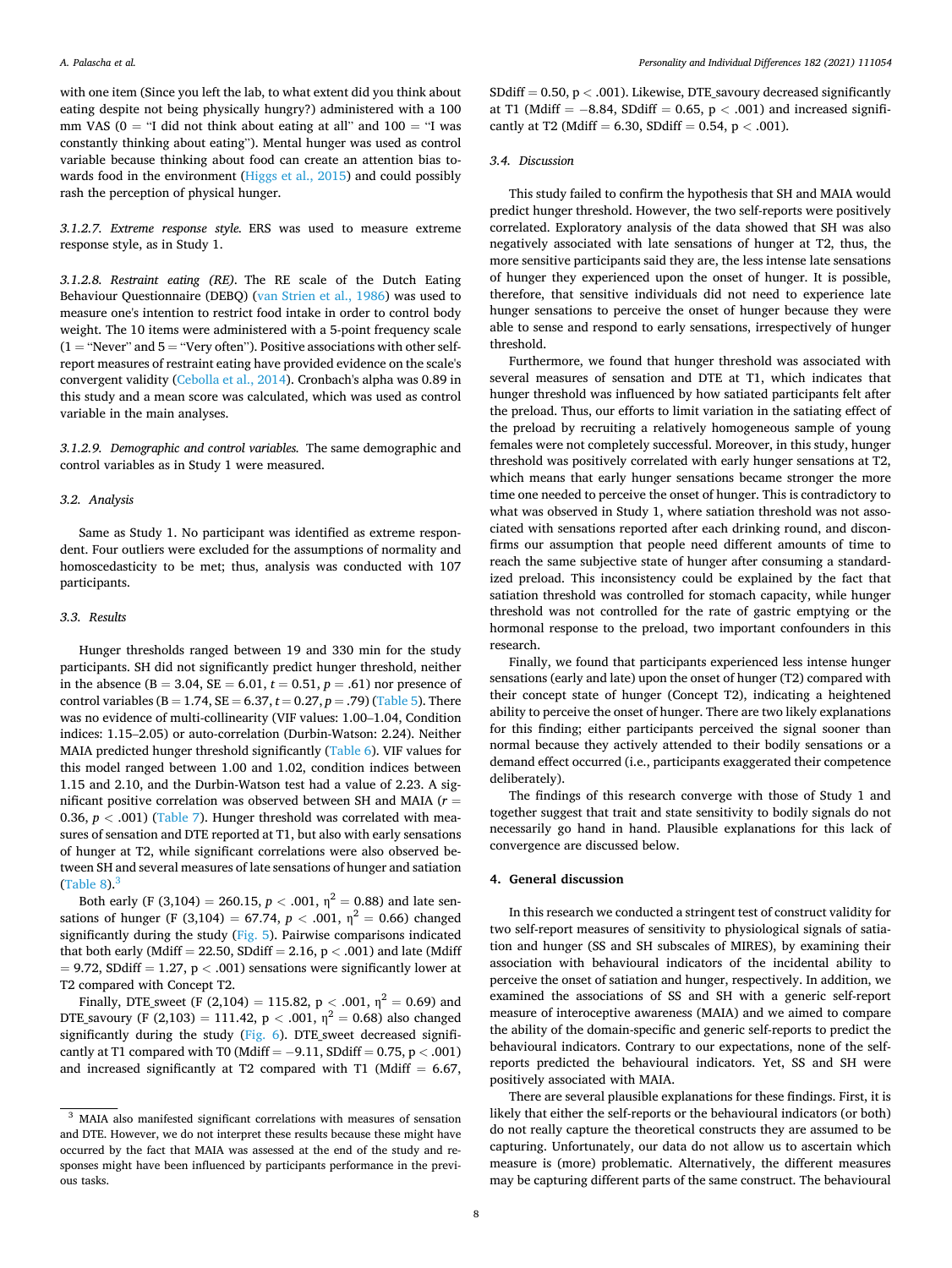<span id="page-8-0"></span>Crude and adjusted linear regression models predicting hunger threshold by SH.

|                                    | B        | SE    |         | $\mathbf{p}$ | Bootstrap<br>95% CI | $R^2$ |
|------------------------------------|----------|-------|---------|--------------|---------------------|-------|
| Crude model                        |          |       |         |              |                     |       |
| SH                                 | 3.04     | 6.01  | 0.51    | 0.61         | $-8.30, 14.48$      | 0.002 |
| Adjusted model                     |          |       |         |              |                     |       |
| <b>SH</b>                          | 1.74     | 3.37  | 0.27    | 0.79         | $-9.69.14.17$       | 0.05  |
| Age                                | 1.44     | 6.66  | 0.22    | 0.83         | $-12.81, 14.52$     |       |
| BMI                                | 2.94     | 6.62  | 0.44    | 0.66         | $-11.22, 15.37$     |       |
| Mental hunger                      | $-9.70$  | 6.27  | $-1.55$ | 0.13         | $-22.45, 3.69$      |       |
| RE                                 | 6.90     | 6.52  | 1.06    | 0.29         | $-6.85, 21.82$      |       |
| Dieting                            | $-60.39$ | 67.62 | $-0.89$ | 0.37         | $-113.18, -8.69$    |       |
| Hunger early sensations Concept T2 | 2.56     | 7.26  | 0.35    | 0.73         | $-11.99, 15.85$     |       |
| Hunger late sensations Concept T2  | $-3.48$  | 7.35  | $-0.47$ | 0.64         | $-17.42, 12.46$     |       |

SH: sensitivity to physiological signals of hunger, BMI: Body Mass Index, RE: Restrained Eating.

#### **Table 6**

Crude and adjusted linear regression models predicting hunger threshold by MAIA.

|                                    | B        | $\rm SE$ |         | p    | Bootstrap<br>95% CI | $R^2$ |
|------------------------------------|----------|----------|---------|------|---------------------|-------|
| Crude model                        |          |          |         |      |                     |       |
| <b>MAIA</b>                        | 2.50     | 6.01     | 0.42    | 0.68 | $-9.67, 14.90$      | 0.002 |
| Adjusted model                     |          |          |         |      |                     |       |
| <b>MAIA</b>                        | 2.51     | 6.39     | 0.39    | 0.70 | $-10.95, 16.61$     | 0.05  |
| Age                                | 1.37     | 6.65     | 0.21    | 0.84 | $-12.98, 14.79$     |       |
| <b>BMI</b>                         | 3.06     | 6.61     | 0.46    | 0.64 | $-11.18, 15.19$     |       |
| Mental hunger                      | $-9.96$  | 6.28     | $-1.59$ | 0.12 | $-23.15, 3.39$      |       |
| RE                                 | 6.93     | 6.52     | 1.06    | 0.29 | $-7.12, 21.90$      |       |
| Dieting                            | $-62.10$ | 67.86    | $-0.92$ | 0.36 | $-120.87, -3.04$    |       |
| Hunger early sensations Concept T2 | 2.25     | 7.34     | 0.31    | 0.76 | $-13.94, 16.47$     |       |
| Hunger late sensations Concept T2  | $-3.24$  | 7.36     | $-0.44$ | 0.66 | $-17.01, 12.32$     |       |

MAIA: Multidimensional Assessment of Interoceptive Awareness, BMI: Body Mass Index, RE: Restrained Eating.

| Table 7                                                                    |  |
|----------------------------------------------------------------------------|--|
| Descriptive statistics and correlations for the main variables of Study 2. |  |

|                  | M      | <b>SD</b> | Hunger threshold         | <b>SH</b>                | <b>MAIA</b> | MH                              | RE              | Age     | <b>BMI</b> | PA      |
|------------------|--------|-----------|--------------------------|--------------------------|-------------|---------------------------------|-----------------|---------|------------|---------|
| Hunger threshold | 173.01 | 61.66     | $\overline{\phantom{0}}$ |                          |             |                                 |                 |         |            |         |
| <b>SH</b>        | 5.77   | 0.82      | 0.05                     | $\overline{\phantom{m}}$ |             |                                 |                 |         |            |         |
| <b>MAIA</b>      | 2.89   | 0.55      | 0.04                     | $0.36**$                 | -           |                                 |                 |         |            |         |
| MH               | 4.57   | 2.42      | $-0.14$                  | $-0.08$                  | 0.04        | $\hspace{0.1mm}-\hspace{0.1mm}$ |                 |         |            |         |
| RE               | 1.55   | 0.76      | 0.09                     | $-0.03$                  | $-0.02$     | 0.05                            | $\qquad \qquad$ |         |            |         |
| Age              | 22.21  | 2.05      | 0.03                     | 0.09                     | 0.09        | 0.05                            | $-0.11$         | $-$     |            |         |
| BMI              | 21.77  | 2.28      | 0.07                     | 0.11                     | 0.06        | 0.05                            | $0.22*$         | $0.20*$ | $\sim$     |         |
| PA               | 3.01   | 0.72      | $-0.09$                  | 0.05                     | 0.08        | 0.15                            | $0.20*$         | 0.07    | 0.02       |         |
| Frequency Hunger | 3.94   | 0.70      | 0.04                     | $-0.11$                  | $-0.04$     | 0.17                            | $-0.01$         | 0.16    | $-0.03$    | $-0.04$ |

SH: sensitivity to physiological signals of hunger, MAIA: Multidimensional Assessment of Interoceptive Awareness, MH: Mental Hunger, RE: Restrained eating, BMI: Body Mass Index, PA: physical activity.<br> \* p < .05.<br>  $\sp{*}{\phantom{a}}^*$  p < .01.

indicators we employed in this research perhaps focused too heavily on visceral sensations, while SS and SH may in fact be capturing sensitivity to a broader range of bodily sensations of satiation (e.g., a general feeling of being re-energized) and hunger (e.g., general weakness). Second, our data suggest that the experimental stimuli (Study 1) or the experimental procedure itself (Study 2) may have introduced bias to the behavioural indicators. For example, in Study 1 the use of water perhaps backfired, leading highly sensitive individuals to ingest larger volumes than they would normally need to perceive the onset of satiation. In contrast, in Study 2 both early and late hunger sensations reported at the onset of hunger were lower compared with the concept state of hunger, indicating a general deflation of hunger thresholds, caused either by the active attendance to bodily sensations or by a demand effect. It is also possible that the true associations between self-reports and behavioural indicators were of smaller magnitude than the ones our studies were powered to detect. Finally, several types of self-report bias (e.g., socially

desirable responding, acquiescent responding), the lack of sufficient selfawareness, or self-deception, might have also influenced our results ([McDonald, 2008\)](#page-11-0). These biases concern both the self-reports and the behavioural indicators of this research since the latter too involve subtle elements of self-reporting.

A useful theory to interpret these result is the signal detection theory ([Green and Swets, 1966\)](#page-10-0). This theory holds that the detection of a signal is a decision-making process that takes place under conditions of uncertainty and depends on the intensity of the signal, the sensitivity of the individual to the signal, as well as on cognitive factors (e.g., attention, perceived consequences of signal misattribution). In our research, signal intensity was gradually increased until participants could reach their detection threshold and trait sensitivity was assumed to be reflected on this threshold. However, cognitive factors were not controlled for. It is likely, therefore, that a large amount of unexplained variance in thresholds is accounted for by variability in attention paid during the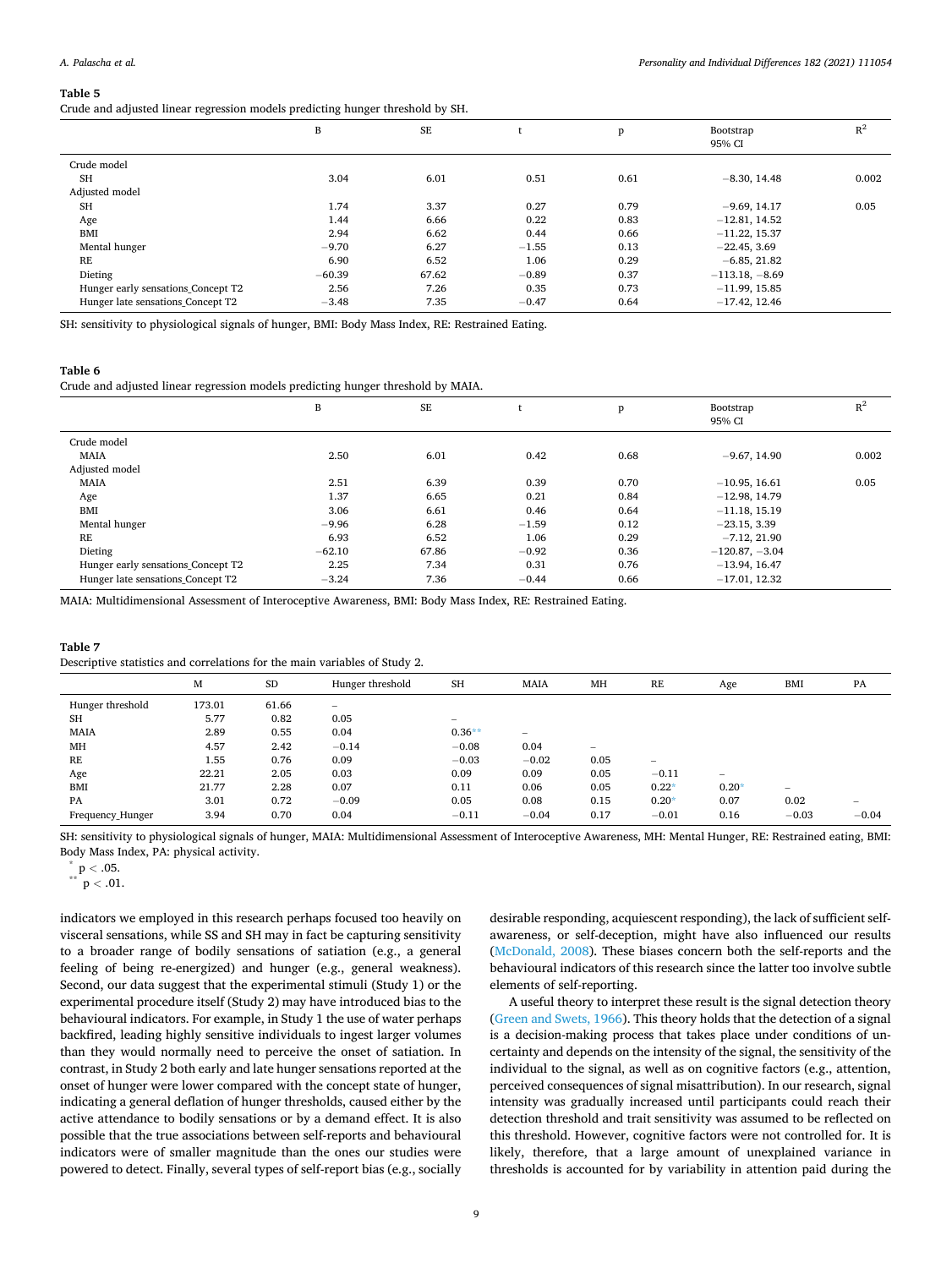#### <span id="page-9-0"></span>**Table 8**

Descriptive statistics and correlations for measures of sensation and disposition to eat in Study 2.

|                                    | M     | <b>SD</b> | Range     | Hunger threshold | <b>SH</b> | MAIA      |
|------------------------------------|-------|-----------|-----------|------------------|-----------|-----------|
| Hunger early sensations T0         | 57.98 | 23.12     | $3 - 100$ | 0.02             | 0.07      | 0.001     |
| Hunger late sensations T0          | 24.83 | 17.89     | $0 - 78$  | $-0.11$          | $-0.20*$  | $-0.18$   |
| Satiation early sensations T0      | 44.60 | 18.98     | $2 - 91$  | 0.11             | 0.13      | $0.22*$   |
| Satiation late sensations T0       | 12.75 | 12.68     | $0 - 62$  | $-0.12$          | $-0.17$   | $-0.15$   |
| Hunger early sensations T1         | 6.83  | 13.48     | $0 - 83$  | $-0.20*$         | 0.03      | $-0.15$   |
| Hunger late sensations T1          | 9.25  | 9.24      | $0 - 58$  | $-0.15$          | $-0.18$   | $-0.29**$ |
| Satiation early sensations T1      | 64.19 | 18.19     | 13-100    | 0.11             | $-0.06$   | $0.21*$   |
| Satiation late sensations T1       | 28.02 | 15.86     | $0 - 74$  | $0.28**$         | 0.01      | $-0.01$   |
| Hunger early sensations Concept T2 | 68.70 | 20.89     | $16 - 99$ | 0.03             | 0.06      | 0.11      |
| Hunger late sensations Concept T2  | 32.47 | 20.86     | $1 - 89$  | $-0.05$          | $-0.19*$  | $-0.15$   |
| Hunger early sensations T2         | 46.19 | 19.38     | $3 - 86$  | $0.20*$          | 0.06      | 0.17      |
| Hunger late sensations T2          | 22.75 | 15.79     | $1 - 71$  | 0.01             | $-0.30*$  | $-0.20*$  |
| Satiation early sensations T2      | 49.09 | 16.76     | $5 - 80$  | $-0.11$          | 0.10      | $0.25*$   |
| Satiation late sensations T2       | 12.56 | 10.56     | $0 - 60$  | 0.12             | $-0.23*$  | $-0.18$   |
| DTE sweet T0                       | 12.77 | 9.27      | $0 - 60$  | $-0.03$          | $-0.14$   | $-0.16$   |
| DTE savoury T0                     | 11.63 | 7.71      | $0 - 40$  | $-0.03$          | $-0.09$   | $-0.11$   |
| DTE sweet T1                       | 3.66  | 3.58      | $0 - 20$  | $-0.20*$         | $-0.10$   | $-0.21*$  |
| DTE savoury_T1                     | 2.91  | 3.47      | $0 - 22$  | $-0.25*$         | $-0.01$   | $-0.14$   |
| DTE sweet T2                       | 10.31 | 6.33      | $0 - 40$  | 0.14             | $-0.09$   | $-21*$    |
| DTE savoury_T2                     | 9.13  | 5.85      | $0 - 30$  | 0.16             | $-0.01$   | $-0.22*$  |

SH: sensitivity to physiological signals of hunger, MAIA: Multidimensional Assessment of Interoceptive Awareness, DTE: disposition to eat.<br>
\*\* p < .05.<br>
\*\* p < .01.



**Fig. 5.** Means and standard deviations for early and late sensations of hunger in Study 2.



**Fig. 6.** Means (plus 95% CI) for disposition to eat chocolate chip cookies (quarters) and salty crackers (halves) in Study 2.

tasks. This is particularly relevant in Study 2, where hunger threshold was likely reported amidst a multitude of environmental distractions. Furthermore, in Study 1, some participants might have been more aversive than others to thirst, and, therefore, more strongly inclined to report the onset of satiation with delay because this would allow them to drink more water. In turn, in Study 2, some participants might have been more strongly inclined to rush the reporting of hunger onset because this would give them quicker access to food.

The lack of association between self-reported traits and incidental indicators of behaviour did not specifically concern SS and SH, but also escalated to the generic self-report of interoceptive awareness (MAIA). This phenomenon has also been observed in other studies. For example, gastric sensitivity, as measured with the WLT, was not associated neither with self-reported body awareness ([Ferentzi et al., 2019\)](#page-10-0) nor with selfreported private body consciousness [\(van Dyck et al., 2016\)](#page-11-0) in studies employing healthy subjects. Similar results have been documented with measures of eating behaviour. For example, self-reported external eating was found to be positively associated with self-reported food reactivity but not associated with food intake after food cue exposure ([Jansen](#page-11-0)  [et al., 2011](#page-11-0)). Similarly, [Stice et al. \(2010\)](#page-11-0) found that four self-report measures of restrained eating were not correlated with an objective measure of caloric intake over a 2-week period. It is possible, therefore, that our results tap into a broader phenomenon. According to the principle of correspondence, general dispositions/traits are not always associated with specific behaviours but are more likely to associate with aggregate measures of behaviour (multi-act indices) ([Ajzen, 1987\)](#page-10-0). Our results confirm and further extend this assertion, as we have shown that neither competences manifest themselves in momentary challenge tasks.

Although the present studies failed to confirm the main hypotheses, several findings in this research comprise preliminary evidence for the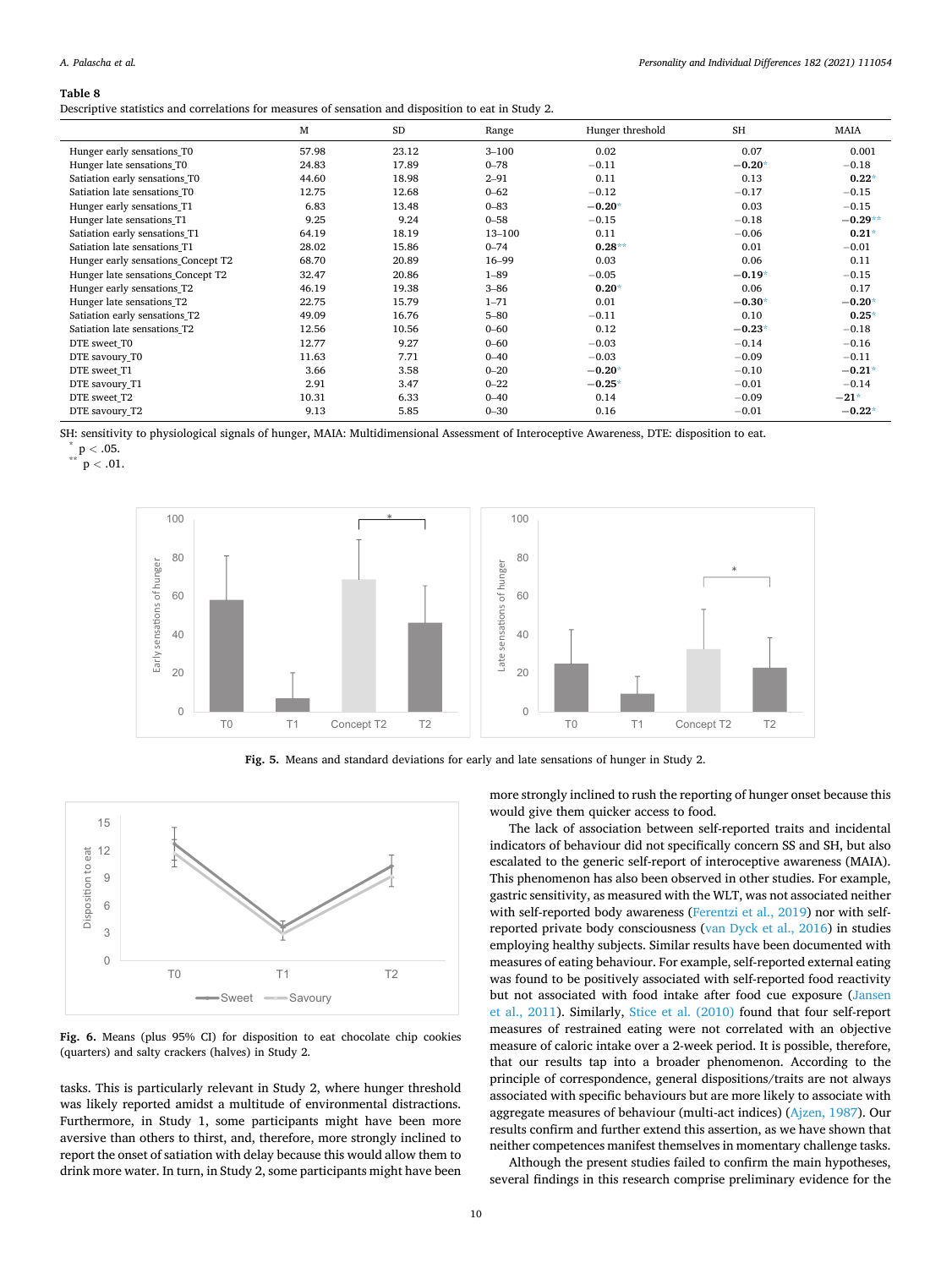<span id="page-10-0"></span>construct validity of SS and SH. First, it was evident that trait sensitivity to bodily signals of satiation or hunger was positively associated with trait interoceptive awareness, which indicates that SS and SH tap into the broader theoretical construct they are intended to measure. Additionally, SS was associated with stronger perception of early sensations of satiation at the onset of satiation and SH was associated with weaker perception of late sensations of hunger at the onset of hunger, indicating a trend towards subtle signal perception at higher sensitivity levels. Yet, these pieces of evidence should be treated with caution because they are based on exploratory analysis of the data.

The following limitations should be acknowledged for the present research. As discussed earlier, in this research we did not control for a series of cognitive factors that could influence the satiation and hunger thresholds. Furthermore, as explained earlier, the use of water in Study 1 might have introduced bias in the satiation threshold of individuals who were particularly sensitive to early signals of satiation. In turn, in Study 2 hunger threshold was reported under ecologically valid conditions and might have been influenced by several uncontrolled factors (e.g., physical activity, environmental distractions). More importantly, in this study we did not control for rate of gastric emptying or the hormonal response to the preload. These factors could potentially explain a large amount of variation in hunger threshold.

Despite these limitations, the following theoretical and practical implications can be drawn from this research. One issue that emerges is that, with regard to eating-related interoceptive abilities, there should be caution when using self-reports to predict incidental behaviours and vice versa. In relation to that, researchers should be careful when reviewing evidence from studies that employ different methodologies of assessing interoceptive processes in the eating domain. On a more practical note, it became evident that the WLT is perhaps less ideal for studying perception of early signals of satiation because these are elicited to a lesser extent with water than with food.

More research is needed to assess the validity of SS and SH. Future studies could measure satiation threshold using a caloric load test, thereby allowing the full spectrum of physical sensations of satiation to emerge. If the caloric preload is ingested orally, cognitive factors (e.g., satiation expectations) should be controlled for. Alternatively, infusion of the caloric load directly in the stomach would surpass oral exposure and the accompanying cognitive effects. Ideally, several measurements of satiation or hunger threshold should be taken to calculate aggregate and more representative indicators of competence. Furthermore, neuroimaging studies could be employed to assess the association of trait sensitivity to bodily signals of satiation and hunger with patterns of neural activation in the brain during behavioural tasks. For example, Beaver et al. (2006) showed that trait reward sensitivity (as measured with the Behavioural Activation Scale - BAS) was highly correlated with activation in relevant brain regions as a response to images of palatable food (Beaver et al., 2006). This finding supports the construct validity of the BAS scale and elucidates a possible explanation for individual differences in reward sensitivity. Sensitivity to bodily signals of satiation and hunger may be mapped in the brain in a similar way. Finally, future studies could try to disentangle the visceral processes that generate peripheral signals of satiation and hunger (i.e., neural or hormonal signals that are transmitted to the brain) from the corresponding neural activation processes that take place in the brain. This might help understand the relative contribution of the various signalling processes in determining one's level of sensitivity and to explain more accurately individual differences in this domain. To study these associations, measures of brain activity should be complemented with physiological measures of gastric wall tension, gastric emptying rate, and hormonal response to nutrients.

## **5. Conclusions**

Self-reports of trait sensitivity to physiological signals of satiation (SS) and hunger (SH) were positively associated with a generic selfreport of trait interoceptive awareness (MAIA) but not with behavioural indicators of the incidental (state) ability to perceive the onset of satiation and hunger, thereby showing only preliminary evidence of construct validity. This research contributes to the scarce literature that has examined the convergence between self-reported (trait) and behavioural (state) responses in the eating domain.

## **Funding statement**

This research was part of the PhD project of A.P., which was funded by the Wageningen School of Social Sciences (WASS). The funding source had no involvement in the conduct of this research or in the preparation of this article.

## **CRediT authorship contribution statement**

**Aikaterini Palascha:** Conceptualization, Methodology, Formal analysis, Investigation, Data curation, Writing – original draft, Writing – review & editing. **Ellen van Kleef:** Writing – review & editing, Supervision. **Emely de Vet:** Writing – review & editing, Supervision. **Hans C. M. van Trijp:** Writing – review & editing, Supervision.

## **Declaration of competing interest**

None.

#### **Appendix A. Supplementary data**

Supplementary data to this article can be found online at [https://doi.](https://doi.org/10.1016/j.paid.2021.111054)  [org/10.1016/j.paid.2021.111054.](https://doi.org/10.1016/j.paid.2021.111054)

#### **References**

- Ajzen, I. (1987). Attitudes, traits, and actions: Dispositional prediction of behavior in personality and social psychology. In L. Berkowitz (Ed.)*, 20*. *Advances in experimental social psychology* (pp. 1–63). Academic Press. [https://doi.org/10.1016/S0065-2601](https://doi.org/10.1016/S0065-2601(08)60411-6) [\(08\)60411-6](https://doi.org/10.1016/S0065-2601(08)60411-6).
- Beaver, J. D., Lawrence, A. D., van Ditzhuijzen, J., Davis, M. H., Woods, A., & Calder, A. J. (2006). Individual Differences in Reward Drive Predict Neural Responses to Images of Food. *Journal of Neuroscience, 26*(19), 5160–5166. [https://](https://doi.org/10.1523/JNEUROSCI.0350-06.2006) [doi.org/10.1523/JNEUROSCI.0350-06.2006.](https://doi.org/10.1523/JNEUROSCI.0350-06.2006)
- Blundell, J., de Graaf, C., Hulshof, T., Jebb, S., Livingstone, B., Lluch, A., … Westerterp, M. (2010). Appetite control: Methodological aspects of the evaluation of foods. *Obesity Reviews, 11*(3), 251–270. [https://doi.org/10.1111/j.1467-](https://doi.org/10.1111/j.1467-789X.2010.00714.x) [789X.2010.00714.x](https://doi.org/10.1111/j.1467-789X.2010.00714.x).
- Boeckxstaens, G. E., Hirsch, D. P., Van den Elzen, B. D. J., Heisterkamp, S. H., & Tytgat, G. N. J. (2001). Impaired drinking capacity in patients with functional dyspepsia: Relationship with proximal stomach function. *Gastroenterology, 121*(5), 1054–1063.<https://doi.org/10.1053/gast.2001.28656>.
- Booth, D. A. (2009). The basics of quantitative judgment. How to rate the strength of appetite for food and its sating. *Appetite, 53*(3), 438–441. [https://doi.org/10.1016/j.](https://doi.org/10.1016/j.appet.2009.08.003)  [appet.2009.08.003.](https://doi.org/10.1016/j.appet.2009.08.003)
- Cebolla, A., Barrada, J. R., van Strien, T., Oliver, E., & Baños, R. (2014). Validation of the Dutch Eating Behavior Questionnaire (DEBQ) in a sample of Spanish women. *Appetite, 73*, 58–64. <https://doi.org/10.1016/j.appet.2013.10.014>.
- Costa, R. J. S., Snipe, R. M. J., Kitic, C. M., & Gibson, P. R. (2017). Systematic review: Exercise-induced gastrointestinal syndrome-implications for health and intestinal disease. *Alimentary Pharmacology & Therapeutics, 46*(3), 246–265. [https://doi.org/](https://doi.org/10.1111/apt.14157) [10.1111/apt.14157.](https://doi.org/10.1111/apt.14157)
- Ferentzi, E., Horváth, Á., & Köteles, F. (2019). Do body-related sensations make feel us better? Subjective well-being is associated only with the subjective aspect of interoception. *Psychophysiology, 56*(4), Article e13319. [https://doi.org/10.1111/](https://doi.org/10.1111/psyp.13319) [psyp.13319](https://doi.org/10.1111/psyp.13319).
- Goetze, O., Steingoetter, A., Menne, D., van der Voort, I. R., Kwiatek, M. A., Boesiger, P., … Schwizer, W. (2007). The effect of macronutrients on gastric volume responses and gastric emptying in humans: A magnetic resonance imaging study. *American Journal of Physiology - Gastrointestinal and Liver Physiology, 292*(1), G11–G17. [https://](https://doi.org/10.1152/ajpgi.00498.2005)  [doi.org/10.1152/ajpgi.00498.2005](https://doi.org/10.1152/ajpgi.00498.2005).
- Green, D. M., & Swets, J. A. (1966). *[Signal detection theory and psychophysics](http://refhub.elsevier.com/S0191-8869(21)00431-1/rf0045)*. Peninsula [Publishing](http://refhub.elsevier.com/S0191-8869(21)00431-1/rf0045).
- [Greenleaf, E. A. \(1992\). Measuring extreme response style.](http://refhub.elsevier.com/S0191-8869(21)00431-1/rf0050) *Public Opinion Quarterly, 56*  [\(3\), 328](http://refhub.elsevier.com/S0191-8869(21)00431-1/rf0050)–351.
- Higgs, S., Dolmans, D., Humphreys, G. W., & Rutters, F. (2015). Dietary self-control influences top–down guidance of attention to food cues. *Frontiers in Psychology, 6*, 427. [https://doi.org/10.3389/fpsyg.2015.00427.](https://doi.org/10.3389/fpsyg.2015.00427)